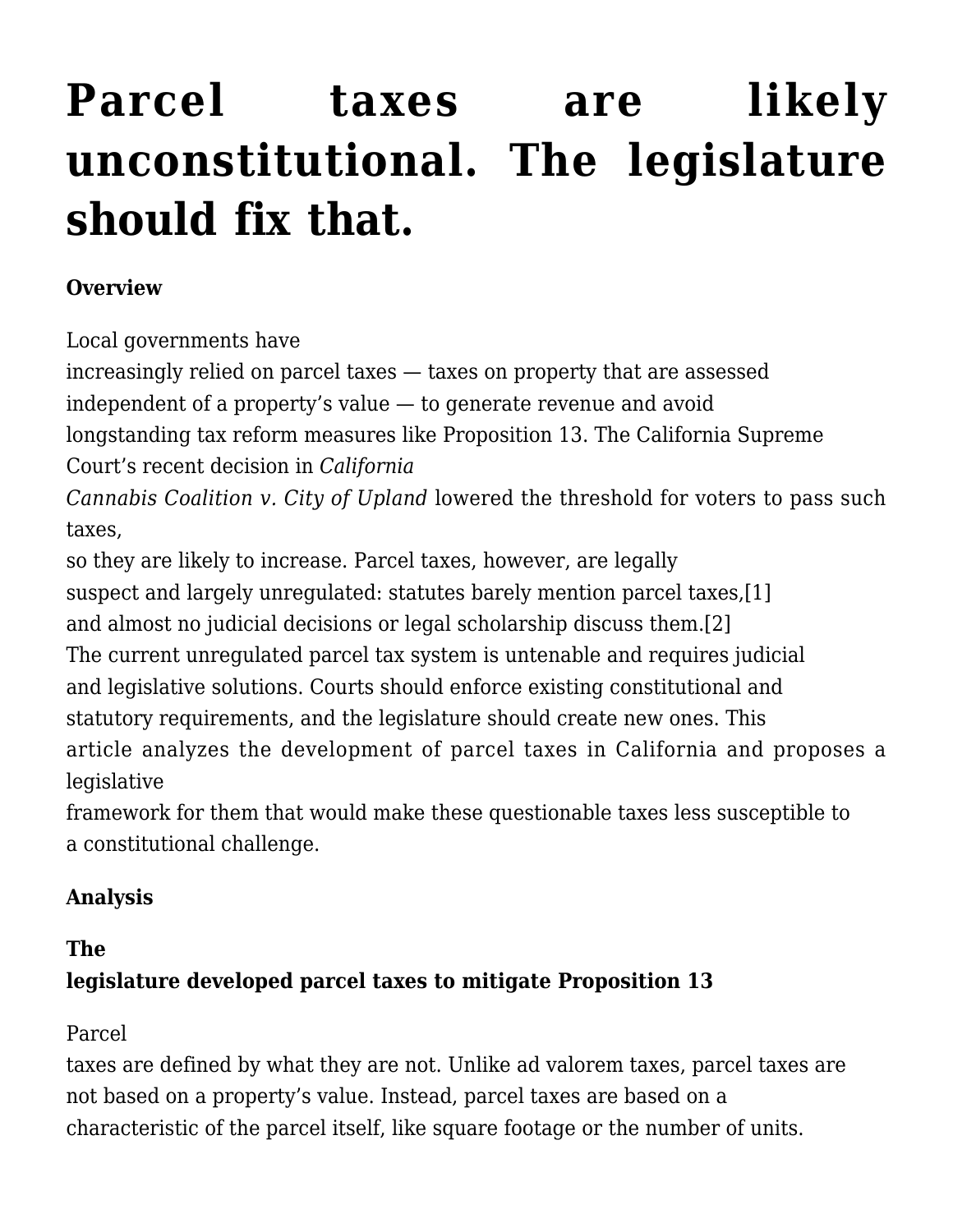Parcel taxes are a critical source of revenue for local governments: in 2013 alone, California property owners paid over \$1.79 billion in parcel taxes, based on 754 local governments imposing 1,790 parcel taxes[.\[3\]](#page--1-0)

Parcel

taxes emerged as a workaround to Proposition 13's constitutional tax restrictions. In 1978, Proposition 13 capped the property tax rate, restricted value assessments, and required a two-thirds legislative vote to increase state taxes.[\[4\]](#page--1-0) The

year after Proposition 13's enactment, local property tax revenues decreased over 50%[.\[5\]](#page--1-0)

The legislature responded in 1979 by creating a "special tax" exception to Proposition 1[3\[6\]](#page--1-0) that

authorized general law cities, counties, and districts to impose parcel taxes and other special taxes[.\[7\]](#page--1-0)

Two years later, the legislature extended this authority to park and open space districts.[\[8\]](#page--1-0)

In 1985, the legislature permitted general law cities to levy special taxes[.\[9\]](#page--1-0) Between 1987 and 1990, the legislature similarly enabled school, hospital, library, and park districts to tax parcels[.\[10\]](#page--1-0)

And in 1991, the legislature passed omnibus legislation authorizing nearly every other special district to impose special taxes[.\[11\]](#page--1-0)

Today, nearly every government entity below the state level can impose special taxes.

# **Parcel taxes are constitutionally suspect**

Although

it is well-settled that special taxes — taxes levied for a specific purpose — are constitutional, the constitutionality of parcel taxes remains unresolved. After Proposition 13, several judicial decisions ruled that parcel taxes were unconstitutional ad valorem taxes. Since the early 2000s, however, courts have upheld

parcel taxes without addressing their underlying legality. The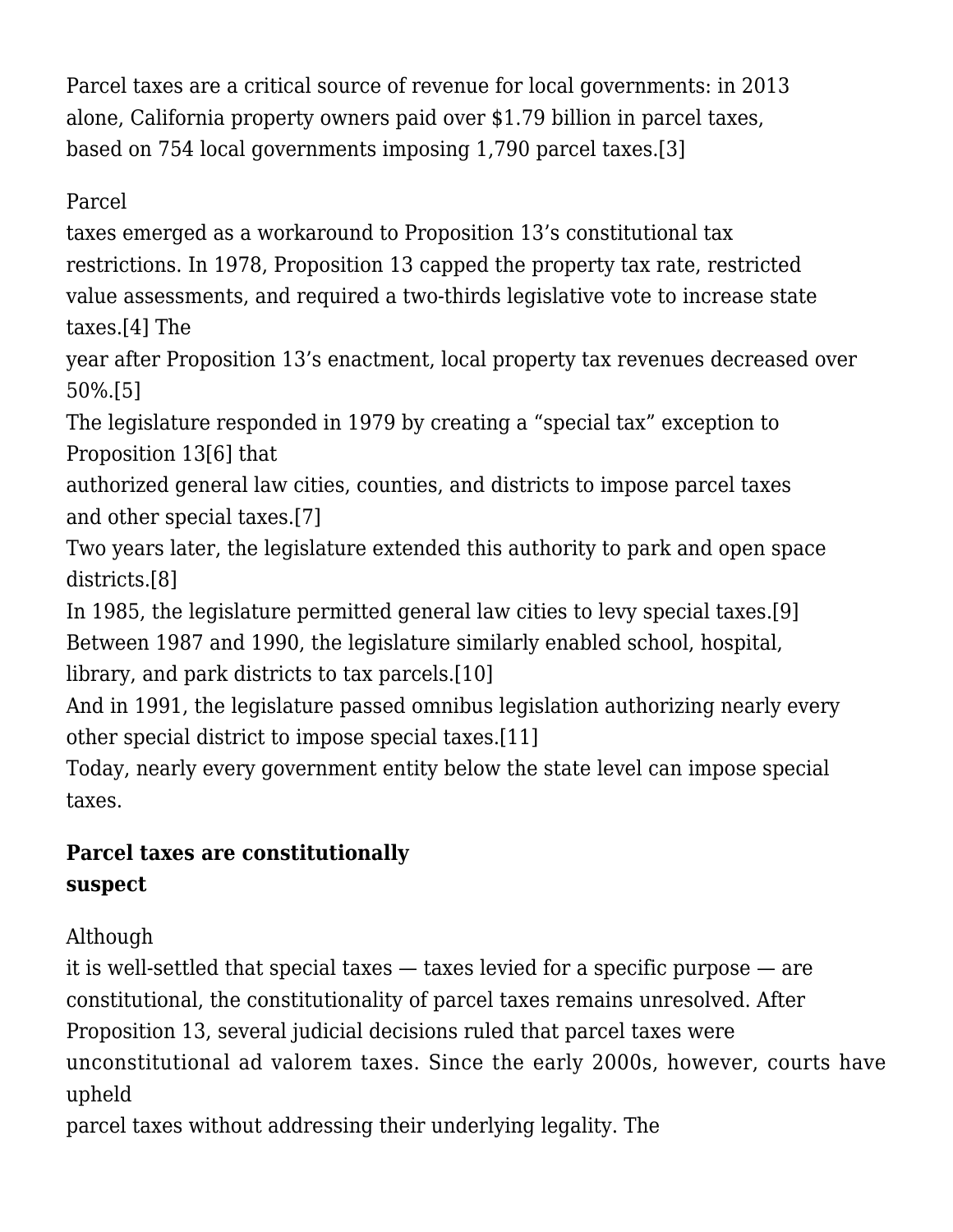constitutionality of parcel taxes currently rests on a single poorly-reasoned Court of Appeal decision.

## In

*[Heckendorn](https://scholar.google.com/scholar_case?case=4330181237104601729&q=42+Cal.3d.+481&hl=en&as_sdt=4,5)*

*[v. City of San Marino](https://scholar.google.com/scholar_case?case=4330181237104601729&q=42+Cal.3d.+481&hl=en&as_sdt=4,5)*

(1986) — the lone California Supreme Court decision on parcel taxes — the state high court upheld a city's parcel tax for police and fire protection as a special tax[.\[12\]](#page--1-0)

The court reasoned that, although the tax applied different rates to the city's zoning classifications, it applied a flat rate to all parcels *within* each zone, and thus was not an impermissible ad valorem tax.[\[13\]](#page--1-0)

But

two years later, in *[City](https://scholar.google.com/scholar_case?case=10380194567246708345&q=205+Cal.App.3d+99&hl=en&as_sdt=4,5)*

*[of Oakland v. Digre](https://scholar.google.com/scholar_case?case=10380194567246708345&q=205+Cal.App.3d+99&hl=en&as_sdt=4,5)* (1988),

the Court of Appeal invalidated a parcel tax similar to the one upheld in *Heckendorn*[.\[14\]](#page--1-0) There,

the city of Oakland sought to enforce a voter-approved parcel tax that varied depending on a parcel's size and location — a scheme common to many modern parcel taxes. The court ruled that the measure imposed an ad valorem tax and therefore violated the constitutional requirement that all property taxes be assessed based on its fair value.[\[15\]](#page--1-0)

Although the *Digre* court did not invalidate all parcel taxes, it reasoned that the tax at issue was "a tax on property ownership in all its incidents."[\[16\]](#page--1-0)

## In

#### *[Thomas](https://scholar.google.com/scholar_case?case=4205228190162621327&q=53+Cal.App.4th+1084&hl=en&as_sdt=4,5)*

*[v. City of East Palo Alto](https://scholar.google.com/scholar_case?case=4205228190162621327&q=53+Cal.App.4th+1084&hl=en&as_sdt=4,5)* [\(1997\)](https://scholar.google.com/scholar_case?case=4205228190162621327&q=53+Cal.App.4th+1084&hl=en&as_sdt=4,5),

the Court of Appeal went further, holding a parcel tax was "legally indistinguishable" from a traditional ad valorem tax[.\[17\]](#page--1-0) The tax at issue there imposed a flat fee, depending on the type of parcel[.\[18\]](#page--1-0) The court reasoned that imposing different rates on different types of property was tantamount to an ad valorem tax.[\[19\]](#page--1-0) The court concluded that parcel taxes are per se property taxes — suggesting they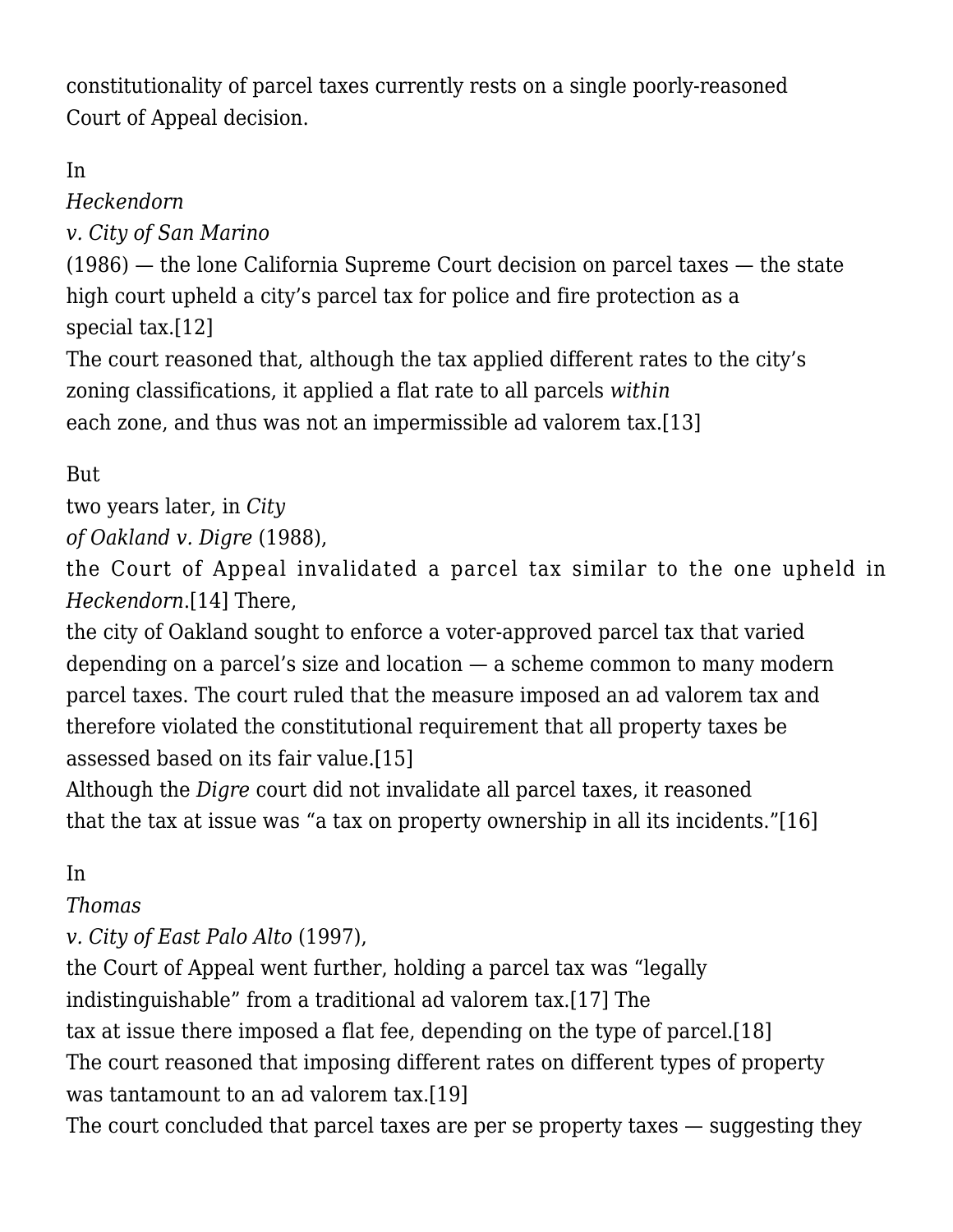could never be passed by less than a constitutionally required two-thirds vote.[\[20\]](#page--1-0)

## But

the Court of Appeal reversed course entirely in *[Neilson](https://scholar.google.com/scholar_case?case=16649381536362855823&q=133+Cal.App.4th+1296&hl=en&as_sdt=4,5)*

*[v. City of California City](https://scholar.google.com/scholar_case?case=16649381536362855823&q=133+Cal.App.4th+1296&hl=en&as_sdt=4,5)* [\(2005\)](https://scholar.google.com/scholar_case?case=16649381536362855823&q=133+Cal.App.4th+1296&hl=en&as_sdt=4,5),

holding that "[n]on-ad valorem real property taxes are constitutional."[\[21\]](#page--1-0) The *Neilson* court briefly (and inaccurately) distinguished *Digre* and *Thomas* on the grounds that they dealt with general, not special taxes[.\[22\]](#page--1-0) *Neilson*'s reasoningwas superficial. It never distinguished the analysis in *Digre* and *Thomas*. Nor did it provide a framework for assessing whether a parcel tax was an ad valorem tax.

### The

California Supreme Court has not resolved the conflict between *Digre*, *Thomas*, and *Neilson*. Yet *Neilson* provides the current rule for parcel taxes: local governments may impose taxes on real property if the tax is dedicated to a specific purpose (*i.e.*

a "special tax") and two-thirds of local, qualified voters approve the tax.[\[23\]](#page--1-0) Two Court of Appeal decisions since *Neilson* havediscussed parcel taxes, but neither considered their underlying constitutionality[.\[24\]](#page--1-0)

It

is unclear what drove the reversal from questioning the underlying legality of parcel taxes to presuming their validity. Nevertheless, local governments increasingly propose parcel tax measures and use the revenue to fund traditional government functions.[\[25\]](#page--1-0)

Indeed, the ballot language for more than half of all parcel tax measures proposed since 2001 reveals that their revenue supports essential public services like public safety or medical services[.\[26\]](#page--1-0)

#### **Many**

#### **parcel taxes likely violate the constitutional uniformity requirement**

Parcel

taxes that tax properties at different rates may violate Article XIII, section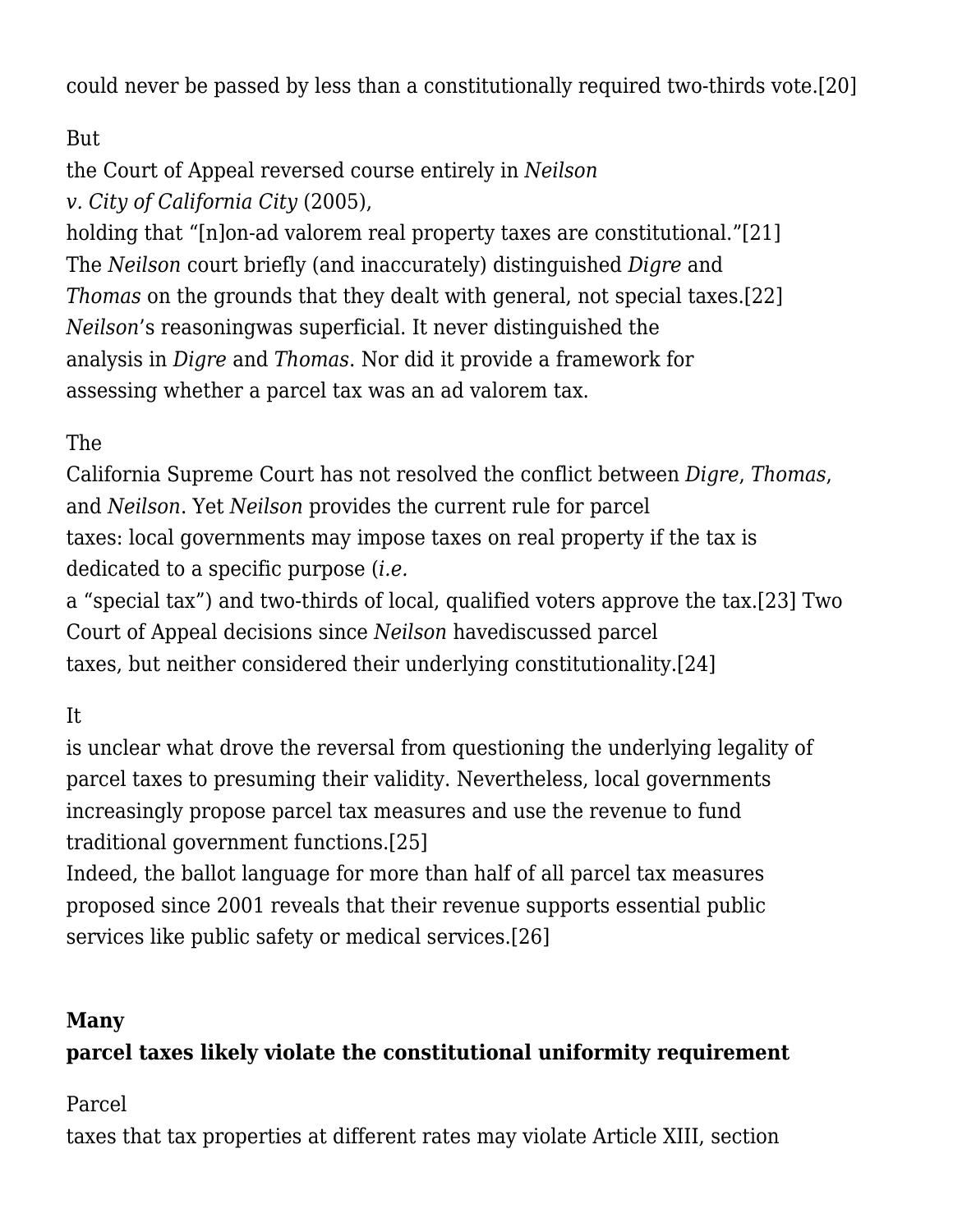1 of the state constitution, which requires property be "assessed" at the same percentage of either fair market value or some other "value standard." [\[27\]](#page--1-0) The uniformity requirement applies to special taxes, even though special taxes are technically "impose[d]," not "assessed," because the terms "assessed" and "imposed"

are not materially different. In fact, the definition of "assessment" includes "imposition.["\[28\]](#page--1-0)

## Uniformity

does not require all taxpayers to pay the same amount because, if it did, "no property or parcel tax could ever be valid.["\[29\]](#page--1-0)

Even "the most earnest attempt at uniformity could not have a uniform effect.["\[30\]](#page--1-0) For example, in *[Dondlinger](https://scholar.google.com/scholar_case?case=17779143946094150472&q=31+Cal.App.5th+994&hl=en&as_sdt=2006)*

*[v. Los Angeles](https://scholar.google.com/scholar_case?case=17779143946094150472&q=31+Cal.App.5th+994&hl=en&as_sdt=2006)*, a

taxpayer challenged a parcel tax of 1.5 cents per square foot on all developed property, arguing it was not "applied uniformly to all taxpayers."[\[31\]](#page--1-0) The Court of Appeal upheld the tax, concluding that uniformity only requires "uniform application."[\[32\]](#page--1-0)

A tax can require all taxpayers to pay the same rate, even if the final dollar amount varies.

## Yet

many non-charter city, county, and special district parcel taxes likely violate the uniformity clause. Only about half of city parcel measures enacted between 2003 and 2012 applied uniform tax rates to all properties[.\[33\]](#page--1-0) Measures without a uniform rate often used a flat rate for residential parcels or dwelling units and applied different rates to non-residential properties.[\[34\]](#page--1-0) For example, one tax applied 17 different rates depending on parcel use, ranging from \$20.24 to \$629 per year, per parcel[.\[35\]](#page--1-0)

## The

statutes that allow local governments to impose various rates on different types of properties may also be unconstitutional. For example, the 1981 enabling legislation for regional park and open space districts authorized districts to establish different zones and decide the tax rate for each zone. The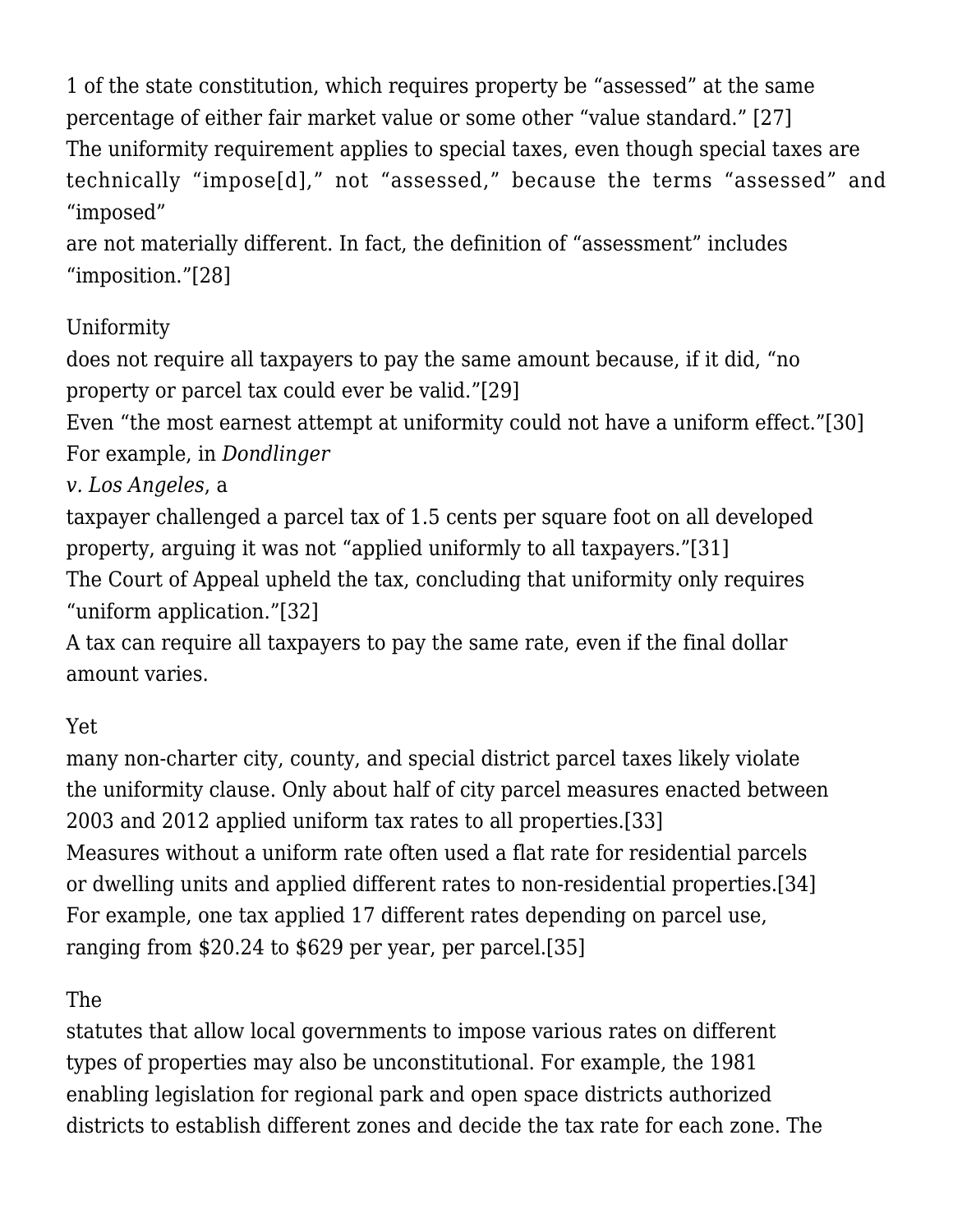tax rate within each zone must be uniform to be constitutional[.\[36\]](#page--1-0) Nevertheless, the East Bay Regional Park District (in Alameda and Contra Costa counties) imposes a wide range of taxes within its zones.

#### And

some parcel taxes local governments use to fund specific services similarly violate the uniformity requirement. For example, the legislature has enabled local agencies to impose a parcel tax to provide fire and police services.[\[37\]](#page--1-0) But the legislature impermissibly authorized local agencies to "establish zones" in which the tax imposed may vary by parcel.[\[38\]](#page--1-0) This could violate the requirement for uniformity and assessing a tax on property at the same percentage. While a parcel tax does not impose a tax based on value, it uses other criteria, such as ownership or lot size, as a proxy for the "full value."[\[39\]](#page--1-0)

## *Upland* **probably applies to parcel taxes and special districts**

A

recent California Supreme Court decision will make it easier for voters to pass constitutionally-suspect parcel taxes.

In

*California Cannabis Coalition v. City of Upland*, the California Supreme Court ruled that voter-proposed initiatives were not "imposed by any local government" and thus not subject to the same constitutional restraints as other initiatives. As [Professor](http://scocablog.com/opinion-analysis-s234148-california-cannabis-coalition-v-city-of-upland/) [Darien Shanske argues](http://scocablog.com/opinion-analysis-s234148-california-cannabis-coalition-v-city-of-upland/), *Upland*'s reasoning suggests that voters could impose parcel taxes via ballot initiative with only a bare majority instead of a two-thirds vote. The Court of Appeal will likely uphold parcel taxes approved at the lower threshold.

Five

pending cases show courts are applying *Upland* inconsistently. In San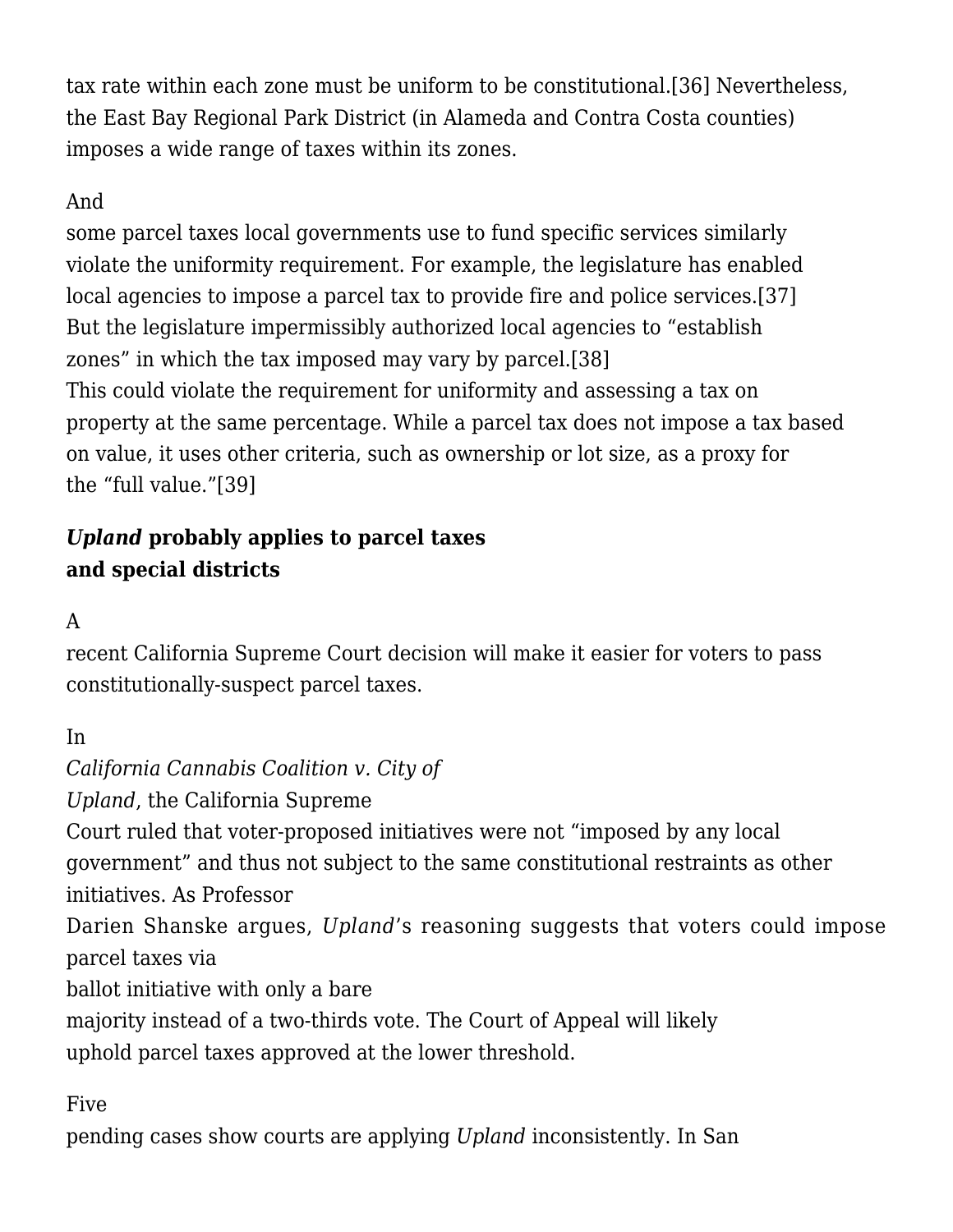Francisco, the Superior Court recently upheld two voter initiatives (confusingly both labeled Proposition C) that explicitly required only a simple majority vote.[\[40\]](#page--1-0)

But in Oakland and Fresno, the Superior Court struck down two initiative tax measures

that received more than a simple majority but less than a two-thirds vote[.\[41\]](#page--1-0) And backers of a March 2020 tax measure in San Diego that fell short of the two-thirds vote requirement are debating whether to make an *Upland* argument in the courts[.\[42\]](#page--1-0)

A case about the validity of a San Francisco Unified School District initiative measure will test whether *Upland* applies to special districts.[\[43\]](#page--1-0)

*Upland* will likely extend to special districts.

The constitutional provision interpreted in *Upland*

(which applied to general law

cities) is nearly identical Government Code section 53722, which governs special districts. [\[44\]](#page--1-0) Both

provisions require a two-thirds vote to approve special taxes. And special district voters probably also have the initiative power.[\[45\]](#page--1-0)

Given the state high court's broad interpretation of the initiative power and its reasoning in *Upland*, the Court of Appeal will likely uphold a simple-majority voting threshold for taxes and extend it to special districts.

# *Upland* **will probably increase the number of parcel taxes**

#### Because

the Court of Appeal will probably uphold the lower threshold for voter-proposed parcel taxes in cities, counties, and special districts, taxpayers should brace for an increase in such taxes. Historical election results support this conclusion. In the November 2018 election, most unsuccessful parcel tax measures received more than 50% voter approval but fell short of two-thirds; a substantial number received more than 60%.[\[46\]](#page--1-0)

This means that while these taxes fail under a two-thirds voting rule, they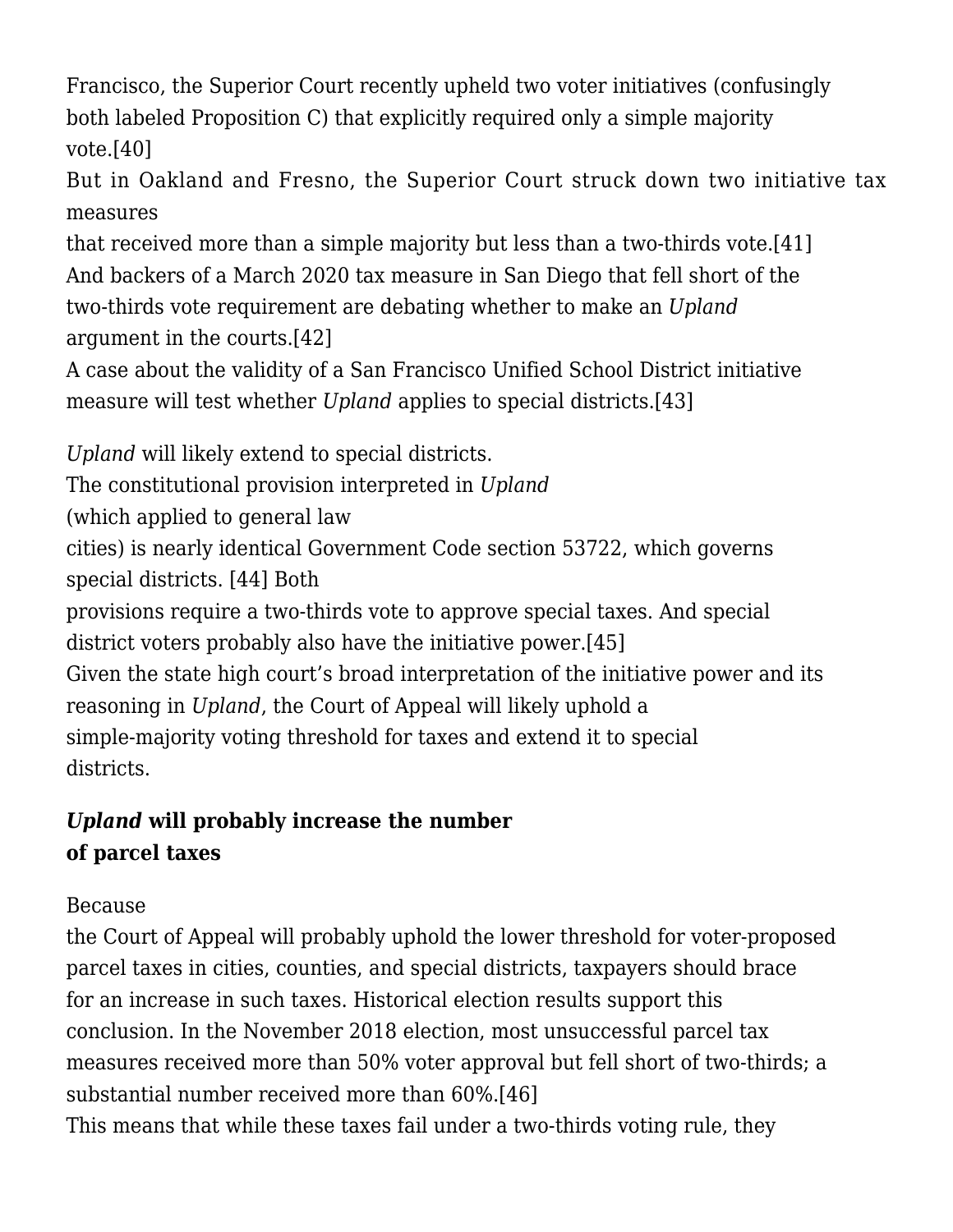would pass under a majority rule. This result is consistent with historical election results. If the two-thirds requirement were reduced to 55%, one study estimated that the approval rate of local parcel tax measures for school districts would increase by 29%[.\[47\]](#page--1-0)

After California voters approved Proposition 39 in November 2000, which lowered the two-thirds voter approval requirement for school construction bonds to 55%[,\[48\]](#page--1-0) the number of measures both introduced and approved increased[.\[49\]](#page--1-0) The natural consequence of the *Upland* lowering the threshold for voters to pass local taxes will be more taxes.

#### Additional

fiscal pressures are likely to increase the number of parcel taxes. The Legislative Analyst's Office determined parcel taxes to be an "integral part" of local government finances and found that the number of proposed parcel taxes has increased in the last 20 years[.\[50\]](#page--1-0)

California cities are increasingly reaching their maximum local sales tax rate[.\[51\]](#page--1-0) Consequently, local governments will be forced to rely on parcel taxes to generate revenue.

#### Parcel

taxes are also likely to increase because previous initiatives and court decisions have severely limited local governments' abilities to charge fees and assessments. Proposition 218, adopted November 1996, restricted local government power to collect fees and charges. In 2010, the California Supreme Court barred a county open space district from imposing an assessment on all properties within its district for conservation acquisition.[\[52\]](#page--1-0) Also in 2010, California voters approved Proposition 26, a constitutional initiative to further restrict government taxation by defining any "levy, charge, or exaction of any kind" as a tax unless it meets one of seven exceptions. This "recast many fee programs as tax increases."[\[53\]](#page--1-0) Combined, these restrictions may force local governments to seek funds from

voter-approved parcel taxes.

#### **Parcel**

# **taxes are probably municipal affairs**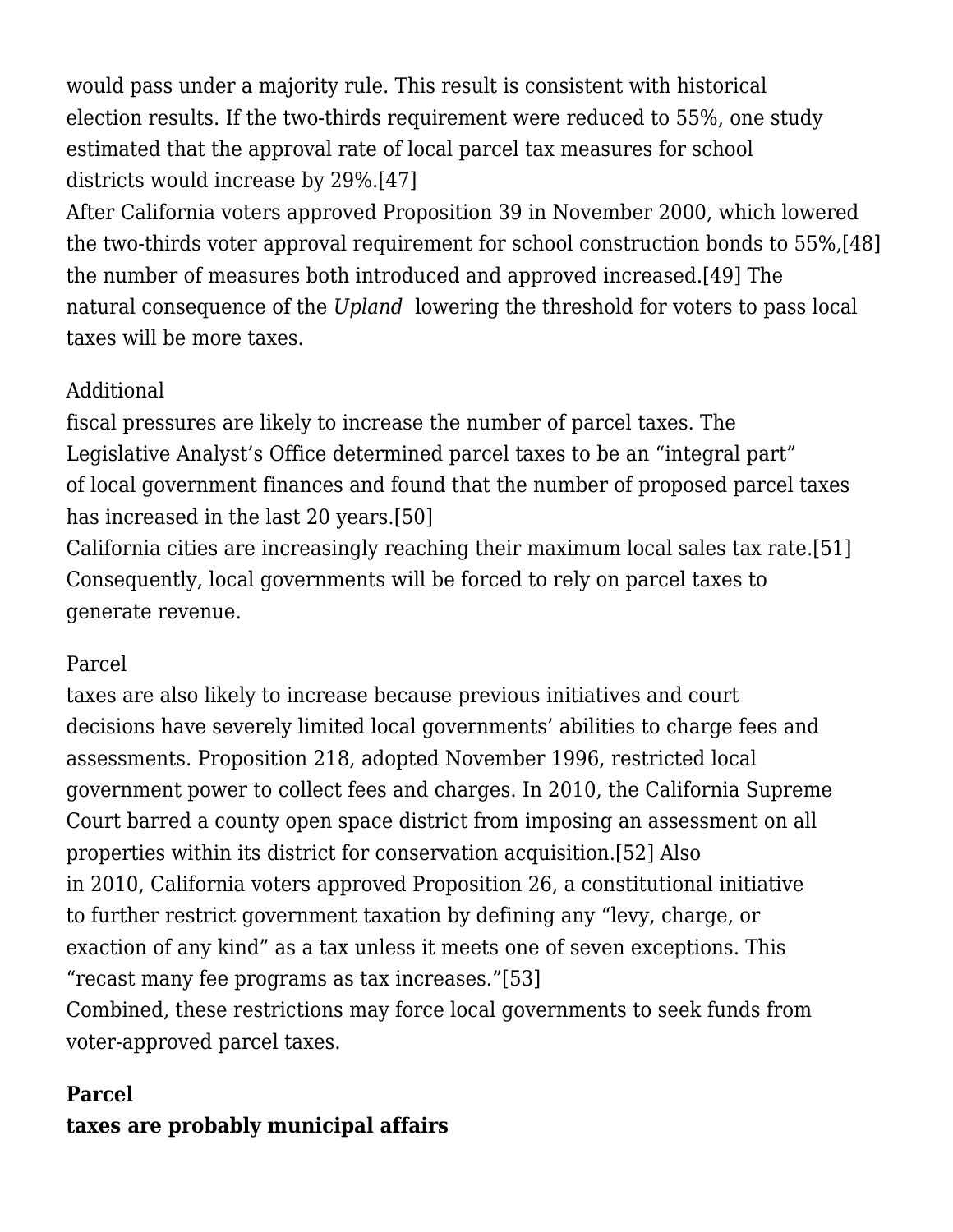#### Because

parcel taxes are almost certainty a municipal affair, any legislation regulating parcel taxes would apply only to general law cities, not charter cities. Under the state constitution, charter cities may "make and enforce all ordinances and regulations in respect to municipal affairs."[\[54\]](#page--1-0) This includes "the power to tax for local purposes."[\[55\]](#page--1-0) Although the municipal affairs doctrine is a muddled area of law that does not receive full attention[,\[56\]](#page--1-0) the California Supreme Court "rules for the city in nearly every case that concerns local finance, especially taxes.["\[57\]](#page--1-0)

#### The

legislature cannot preempt charter cities' parcel taxes because no legislative scheme fully occupies the field and state regulation is not a "paramount state concern." Unlike the sales tax and income  $\text{tax}$  — which the state has preempted — California does not have a direct revenue-raising interest in parcel taxes[.\[58\]](#page--1-0) Nor does California impose a single statewide parcel tax. Voters overwhelmingly rejected the state's sole effort at parcel taxes in November 2006 when they voted down Proposition 88, which proposed a \$50 parcel tax on "most parcels" of real property in the state to fund education.[\[59\]](#page--1-0)

And parcel taxes are not traditionally regulated by a central state or federal authority.[\[60\]](#page--1-0) Consequently,

the legislature cannot regulate parcel taxes in charter cities.

#### **The**

#### **legislature should enact comprehensive regulation**

#### Even

if charter city parcel taxes are a municipal affair, the legislature can regulate the majority of parcel taxes, because only 121 of California's 458 cities have charters.[\[61\]](#page--1-0)

The parcel tax system (to the extent it has any foundation) is based on statutory authority. The legislature can still regulate parcel taxes in general law cities, counties, and special districts.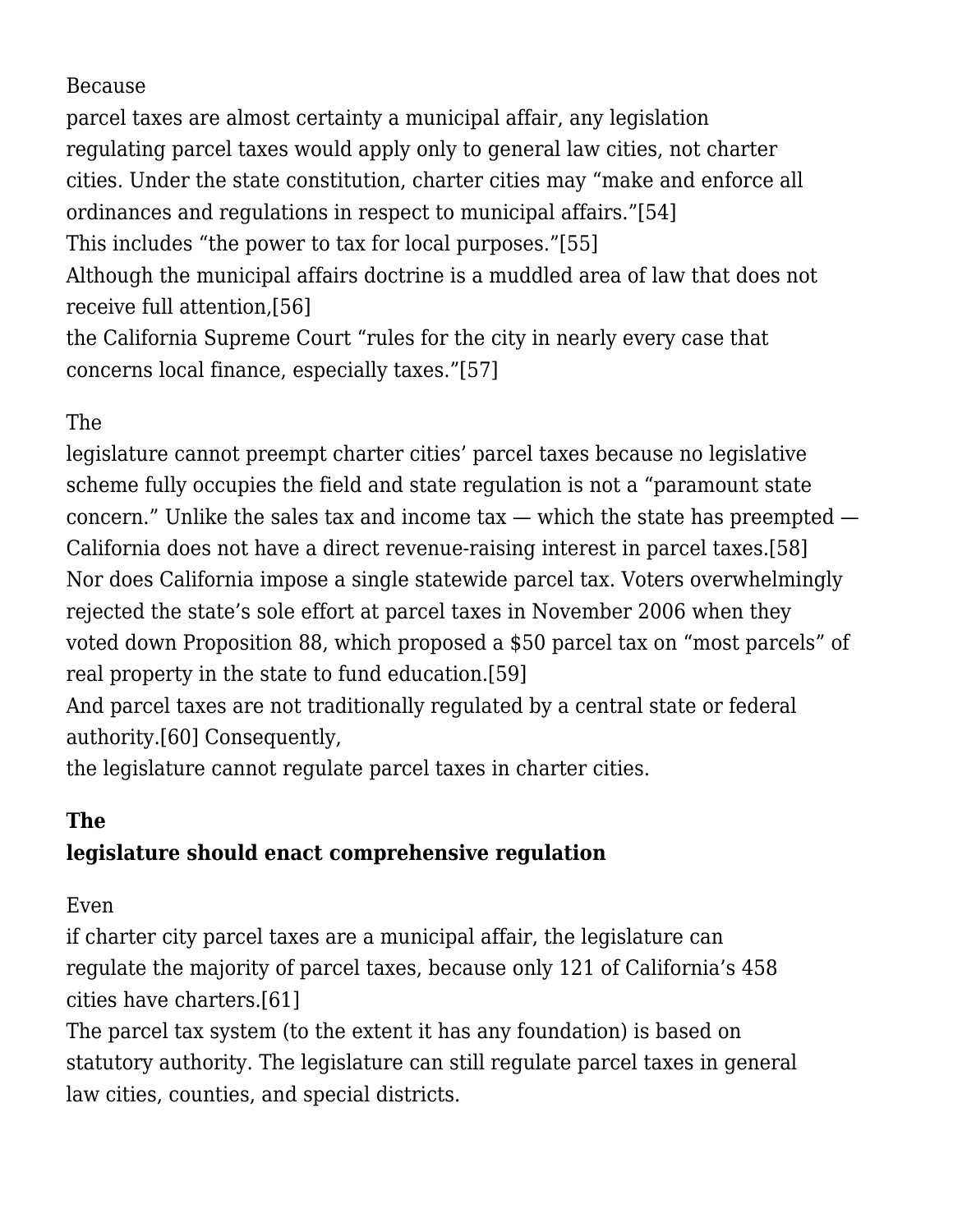To

do so, the legislature should emulate the Bradley–Burns Uniform Local Sales and Use Act. In 1953, that law created an "integrated, uniform system of city and county sales and use taxation" to ensure uniformity between local and state sales taxes and prevent chaos between overlapping taxing jurisdictions.[\[62\]](#page--1-0) Bradley–Burns

fixed the sales tax rate and mandated certain exemptions.[\[63\]](#page--1-0)

It also imposed conditions before local governments could enact tax ordinances and required local cooperation with state tax collection[.\[64\]](#page--1-0)

#### Parcel

taxes need similar regulation. The only comprehensive study of parcel taxes across the state found "no common standards, practices, or equalization" across parcel taxes[.\[65\]](#page--1-0)

Parcel taxes today resemble sales taxes before the Bradley–Burns sales tax reform: as sales taxes formerly were, parcel taxes now are concentrated in metropolitan areas[.\[66\]](#page--1-0)

Also like pre-Bradley–Burns sales taxes, parcel taxes vary widely by area and subject. And the absence of uniformity and set standards for local sales taxes fostered

diverse exemptions, imposed duplicate taxation on single sales, and created issues with competitive advantage.[\[67\]](#page--1-0)

That precisely describes parcel taxes today, which calls for a similar solution.

Currently,

more than 55 state statutes grant local governments the ability to enact parcel taxes.[\[68\]](#page--1-0)

These statutes provide inconsistent authority and allow varied local entities to impose different structures for different purposes. The constitution demands uniform

standards. This confused taxing landscape, and the constitutional uniformity mandate, call for reform.

## **Conclusion**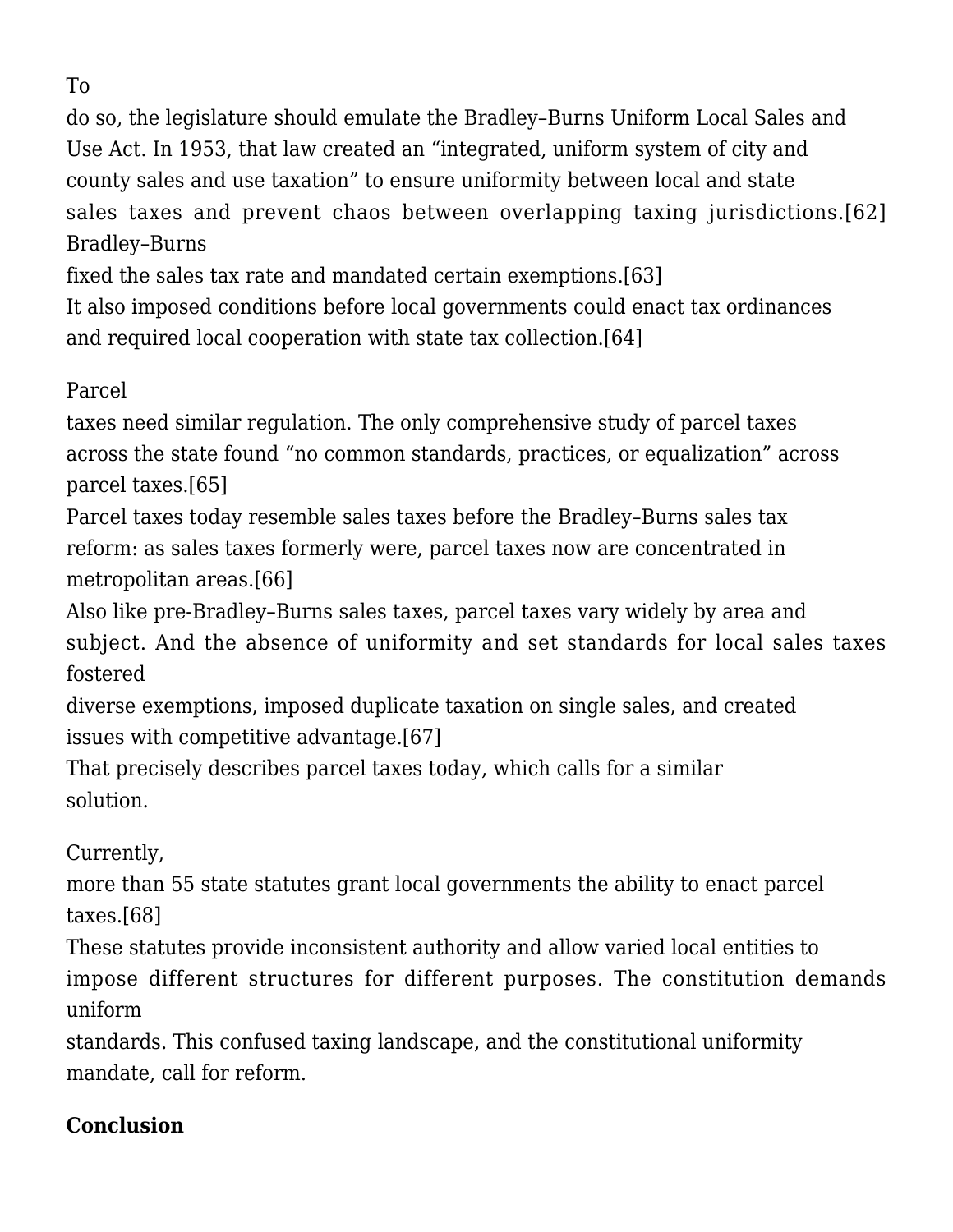This

area of the law needs a policy-level rewrite, not a piecemeal adjustment through litigation. Unregulated parcel taxes have quietly grown into a major local revenue source, but the absence of clear legal authority for these taxes means that many local governments are potentially imposing unconstitutional taxes. And *Upland* will likely lead to even more of these questionable taxes. Strict procedural rules make challenging parcel taxes difficult, which results in few challenges.[\[69\]](#page--1-0)

The courts and the legislature should clarify the law on parcel taxes. Only those principals can provide the fundamental review of previous judicial decisions and taxation codes that is needed to provide guidance to local governments and their taxpayers.

—o0o—

Andrew

S. Flynn is a third-year law student at Berkeley Law and a California Constitution Center research fellow.

# [\[1\]](#page--1-0)

See, e.g., Gov. Code § 54930, subd. (b) (describing parcel taxes in a manner identical to ad valorem taxes). In 2018, a resolution in the Senate to introduce a legislative constitutional amendment to lower the voter threshold for school district parcel taxes to 55% included amending Article XIII of the Constitution to read "'parcel tax' means a special tax imposed upon a parcel of real property at a rate that is determined without regard to that property's value.'" See Sen. Const. Amend. 22 (2017–2018 Reg. Sess.), at [https://leginfo.legislature.ca.gov/faces/billTextClient.xhtml?bill\\_id=201720180SCA2](https://leginfo.legislature.ca.gov/faces/billTextClient.xhtml?bill_id=201720180SCA22) [2](https://leginfo.legislature.ca.gov/faces/billTextClient.xhtml?bill_id=201720180SCA22).

## [\[2\]](#page--1-0) Only one Attorney

General's opinion available on Westlaw references parcel taxes; its analysis focuses on whether the public may access a taxpayer's request to be exempt from a tax under a senior citizen exemption. See [81](https://oag.ca.gov/system/files/opinions/pdfs/98-901.pdf)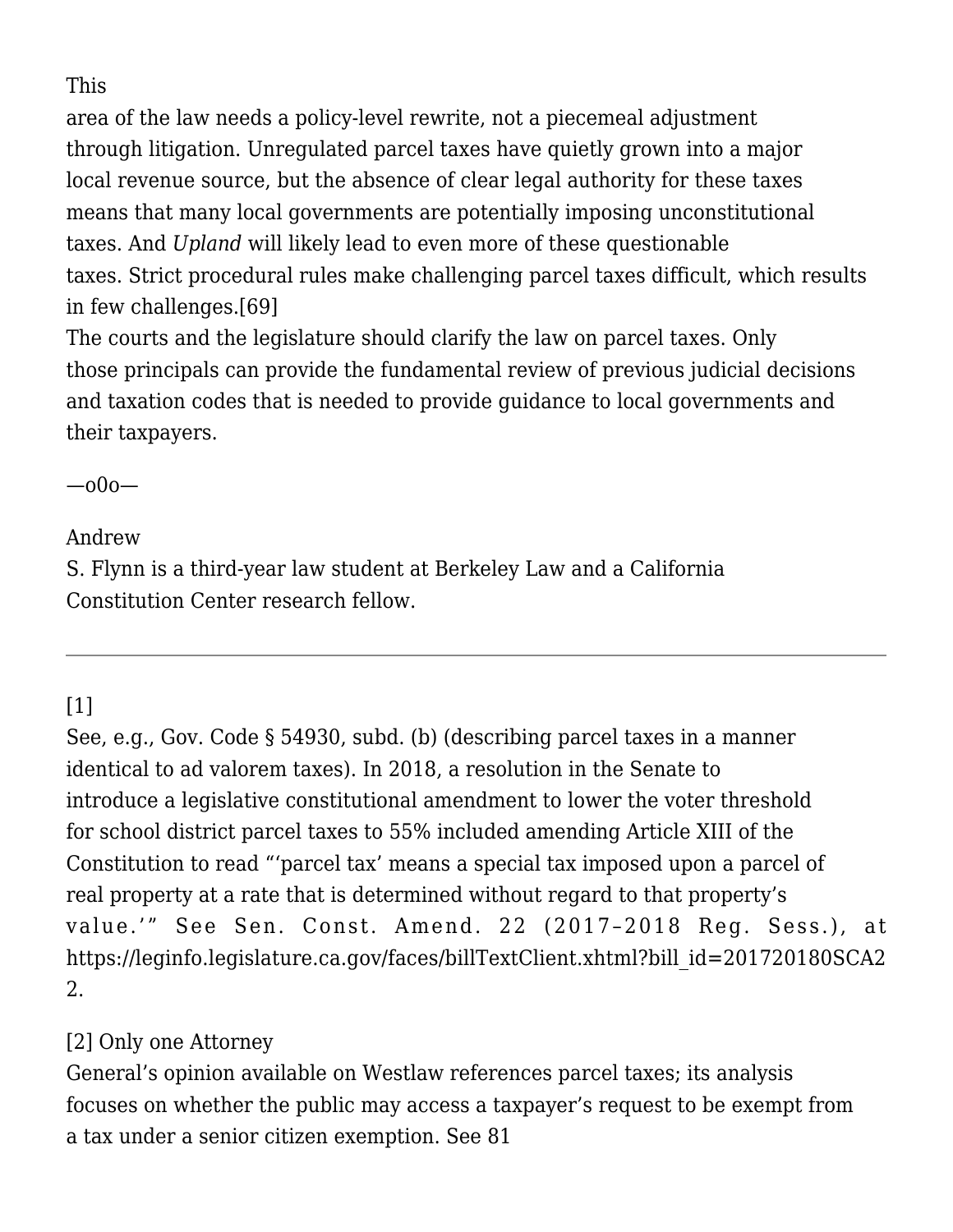[Ops.Cal.Atty.Gen. 383](https://oag.ca.gov/system/files/opinions/pdfs/98-901.pdf) (1998).

[\[3\]](#page--1-0) California Tax Foundation, [Piecing](https://www.caltaxfoundation.org/center-for-special-taxes)

[Together California's Parcel Taxes](https://www.caltaxfoundation.org/center-for-special-taxes) (2014) at 2. The state does not collect this information itself. In 2012, the Legislative Analyst's office concluded it was "unable to locate information on the statewide amount of parcel tax revenue collected by cities, counties, and special districts." See Legis. Analyst's Office, [Understanding](https://lao.ca.gov/reports/2012/tax/property-tax-primer-112912.aspx) [California's Property Taxes](https://lao.ca.gov/reports/2012/tax/property-tax-primer-112912.aspx) (Nov. 29, 2012).

[\[4\]](#page--1-0)

Ballot Pamp., Primary Elec. (June 6, 1978) Legislative Analyst's Summary of Prop. 13, at 56.

[\[5\]](#page--1-0) Cal. Legis.

Analyst's Office, An Analysis of the Effect of Proposition 13 on Local Governments 6–10 (Oct. 1979).

[\[6\]](#page--1-0)

Gov. Code § 50075. See *[Cal. Bldg. Industry Assn. v. Gov. Bd.](https://scholar.google.com/scholar_case?case=7483445641409359731&q=206+Cal.App.3d+212&hl=en&as_sdt=4,5)* [\(1988\)](https://scholar.google.com/scholar_case?case=7483445641409359731&q=206+Cal.App.3d+212&hl=en&as_sdt=4,5) at 223 ("[f]ollowing voter approval of article XIII A, the Legislature moved promptly to provide such statutory authority").

[\[7\]](#page--1-0)

See *[Cal. Bldg. Industry Assn.](https://scholar.google.com/scholar_case?case=7483445641409359731&q=206+Cal.App.3d+212&hl=en&as_sdt=4,5)*, *supra* note

6, at 224, 227–28 ("[T]he

history of this state, with respect to taxation by local governing bodies, is that each such tax must be authorized by a specific general law."); see also *Hughes v. Ewing* (1892) 93 Cal. 414 at

418. See Cal. Const., art. XI, § 5. Charter cities did not require legislative action because their taxing power is derived from the state constitution. See *[Cal.](https://scholar.google.com/scholar_case?case=13398148860947069229&q=54+Cal.3d+1&hl=en&as_sdt=2006)*

*[Fed. Savings & Loan Assn. v. City of Los Angeles](https://scholar.google.com/scholar_case?case=13398148860947069229&q=54+Cal.3d+1&hl=en&as_sdt=2006)* [\(1991\);](https://scholar.google.com/scholar_case?case=13398148860947069229&q=54+Cal.3d+1&hl=en&as_sdt=2006) *[Weekes](https://scholar.google.com/scholar_case?case=13545684125710998630&q=Weekes+v.+City+of+Oakland+&hl=en&as_sdt=2006) [v. City of Oakland](https://scholar.google.com/scholar_case?case=13545684125710998630&q=Weekes+v.+City+of+Oakland+&hl=en&as_sdt=2006)* [\(1978\)](https://scholar.google.com/scholar_case?case=13545684125710998630&q=Weekes+v.+City+of+Oakland+&hl=en&as_sdt=2006) at 392 ("the power to tax for local purposes clearly is one of the privileges accorded charter cities by the home rule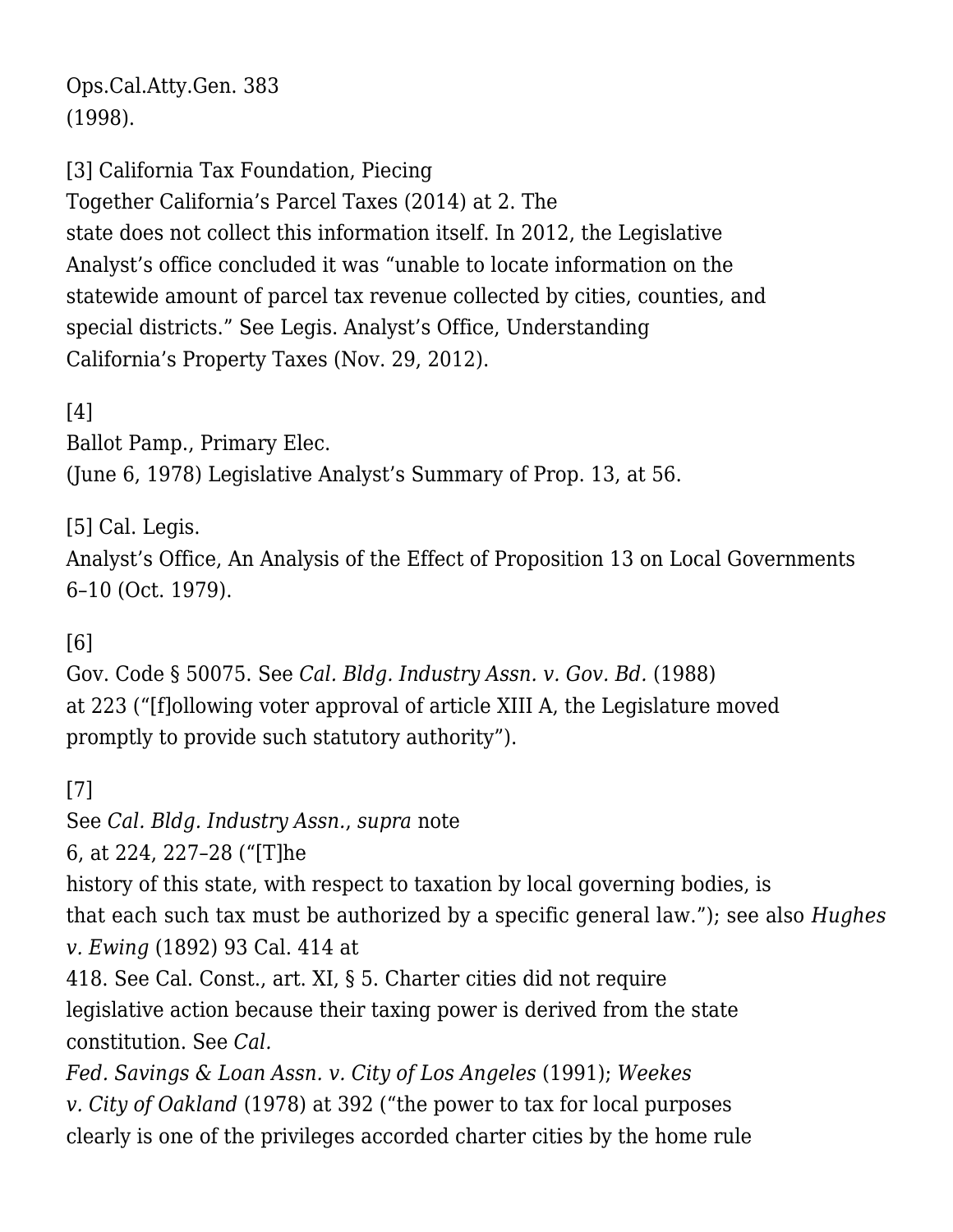provision of the California Constitution").

[\[8\]](#page--1-0) Pub. Resources Code § 5566.

[\[9\]](#page--1-0) Gov. Code § 37100.5.

[\[10\]](#page--1-0)

Gov. Code § 50079, subds. (a)

and (b); Gov. Code § 53717; Gov. Code § 53730.01; Pub. Resources Code § 5789.1 (formerly § 5784.39, repealed by Stats. 2001, ch. 15, section 16, p. 37). Local park and recreation districts, among many other local agencies, may also impose parcel taxes under the Mello-Roos Community Facilities Act of 1982 (Gov. Code § 53311).

[\[11\]](#page--1-0)

Sen. Bill No. 158 (1991–1992 Reg. Sess.). See also *[Borikas v. Alameda Unified School Dist.](https://scholar.google.com/scholar_case?case=6358061912628902971&q=214+cal.app.4th+135&hl=en&as_sdt=4,5)* [\(2013\)](https://scholar.google.com/scholar_case?case=6358061912628902971&q=214+cal.app.4th+135&hl=en&as_sdt=4,5) at 162 (explaining how "the purpose

of the comprehensive bill was to 'complete[] the job by allowing nearly all special districts to ask their voters if they want to tax themselves'").

[\[12\]](#page--1-0) *[Heckendorn v. City of San Marino](https://scholar.google.com/scholar_case?case=4330181237104601729&q=42+Cal.3d.+481&hl=en&as_sdt=4,5)* [\(1986\)](https://scholar.google.com/scholar_case?case=4330181237104601729&q=42+Cal.3d.+481&hl=en&as_sdt=4,5) at 483–84.

[\[13\]](#page--1-0) Id. at 484–85.

[\[14\]](#page--1-0) *[Oakland v. Digre](https://scholar.google.com/scholar_case?case=10380194567246708345&q=205+Cal.App.3d+99&hl=en&as_sdt=4,5)* [\(1988\)](https://scholar.google.com/scholar_case?case=10380194567246708345&q=205+Cal.App.3d+99&hl=en&as_sdt=4,5) at 102.

[\[15\]](#page--1-0) Id. at 109–10.

[\[16\]](#page--1-0) Id. at 103, 106.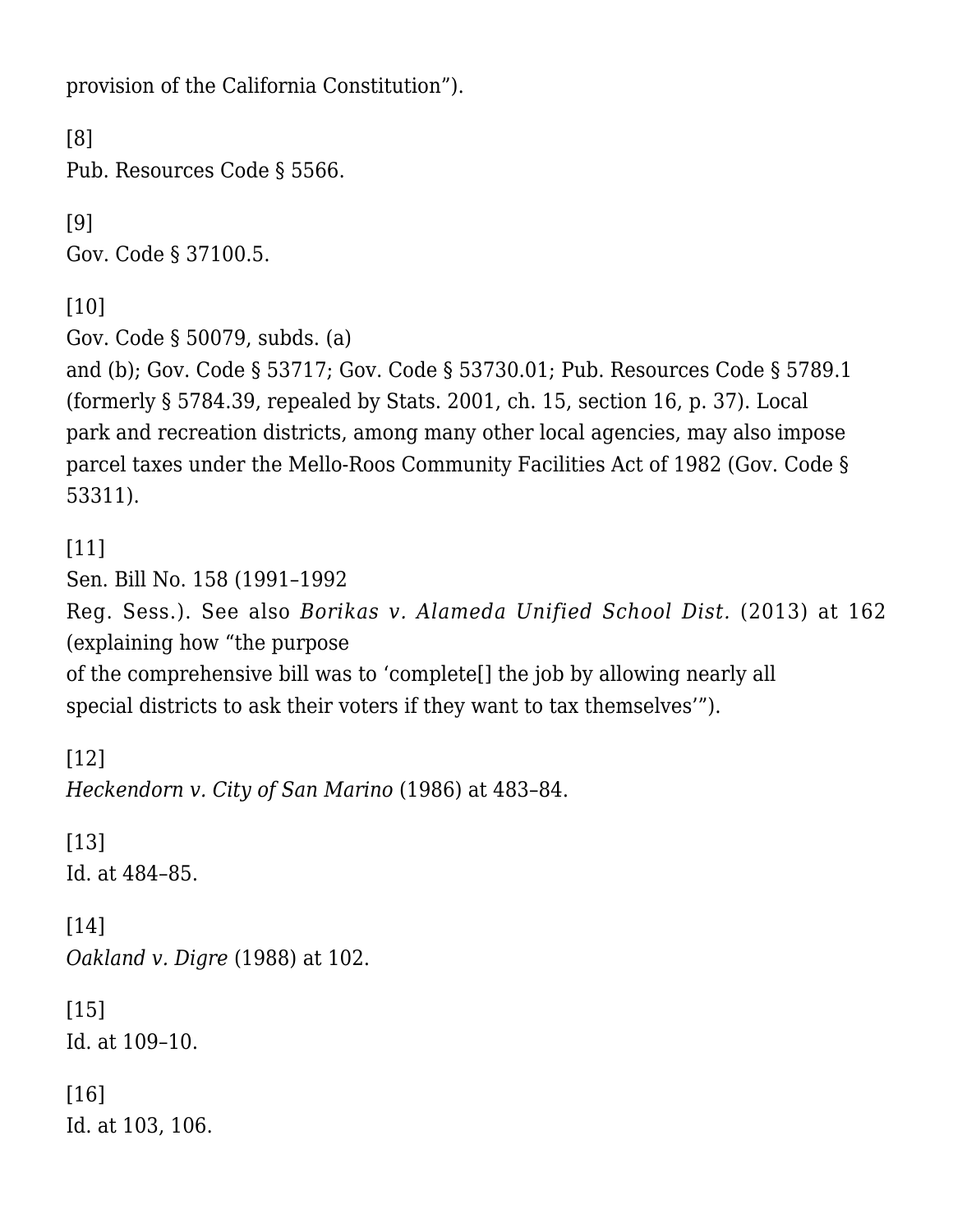[\[17\]](#page--1-0)

*[Thomas v. City of East Palo Alto](https://scholar.google.com/scholar_case?case=4205228190162621327&q=53+Cal.App.4th+1084&hl=en&as_sdt=4,5)* [\(1997](https://scholar.google.com/scholar_case?case=4205228190162621327&q=53+Cal.App.4th+1084&hl=en&as_sdt=4,5)) at 1086–88, 1092.

[\[18\]](#page--1-0) *Ibid*.

# [\[19\]](#page--1-0)

*Id.* at 1092.

## [\[20\]](#page--1-0)

*[Id.](https://scholar.google.com/scholar_case?case=4205228190162621327&q=53+Cal.App.4th+1084&hl=en&as_sdt=4,5)* at 1087.

[\[21\]](#page--1-0)

*[Neilson v. City of California City](https://scholar.google.com/scholar_case?case=16649381536362855823&q=133+Cal.App.4th+1296&hl=en&as_sdt=4,5)*

[\(2005\)](https://scholar.google.com/scholar_case?case=16649381536362855823&q=133+Cal.App.4th+1296&hl=en&as_sdt=4,5) at 460; see also *[id.](https://scholar.google.com/scholar_case?case=16649381536362855823&q=133+Cal.App.4th+1296&hl=en&as_sdt=4,5)* at 456 ("[T]he California Constitution does not prohibit a tax on the mere ownership of real property if the tax is a special tax and not an ad valorem tax.").

[\[22\]](#page--1-0) *Id.* at 461.

[\[23\]](#page--1-0) *[Neilson](https://scholar.google.com/scholar_case?case=16649381536362855823&q=133+Cal.App.4th+1296&hl=en&as_sdt=4,5)*, *supra* note 21, at 461.

[\[24\]](#page--1-0) *[Borikas](https://scholar.google.com/scholar_case?case=6358061912628902971&q=214+cal.app.4th+135&hl=en&as_sdt=4,5)*, *supra* note 11; *[Dondlinger](https://scholar.google.com/scholar_case?case=17779143946094150472&q=Dondlinger+v.+Los+Angeles+County+Regional+Park+%26+Open+Space+Dist.+(2019).&hl=en&as_sdt=4,5) [v. Los Angeles County Regional Park & Open Space Dist.](https://scholar.google.com/scholar_case?case=17779143946094150472&q=Dondlinger+v.+Los+Angeles+County+Regional+Park+%26+Open+Space+Dist.+(2019).&hl=en&as_sdt=4,5)* [\(2019\).](https://scholar.google.com/scholar_case?case=17779143946094150472&q=Dondlinger+v.+Los+Angeles+County+Regional+Park+%26+Open+Space+Dist.+(2019).&hl=en&as_sdt=4,5)

[\[25\]](#page--1-0) Legis. Analyst's Office, [A](https://lao.ca.gov/reports/2014/finance/local-taxes/voter-approval-032014.pdf) [Look at Voter-Approval Requirements for Local Taxes](https://lao.ca.gov/reports/2014/finance/local-taxes/voter-approval-032014.pdf) (Mar. 20, 2014).

[\[26\]](#page--1-0) Michael Coleman, *[An](http://www.californiacityfinance.com/LocalMeasuresSince01.pdf) [Overview of Local Revenue Measures in California Since 2001](http://www.californiacityfinance.com/LocalMeasuresSince01.pdf)*, California City Finance (Jan. 2017) at 6.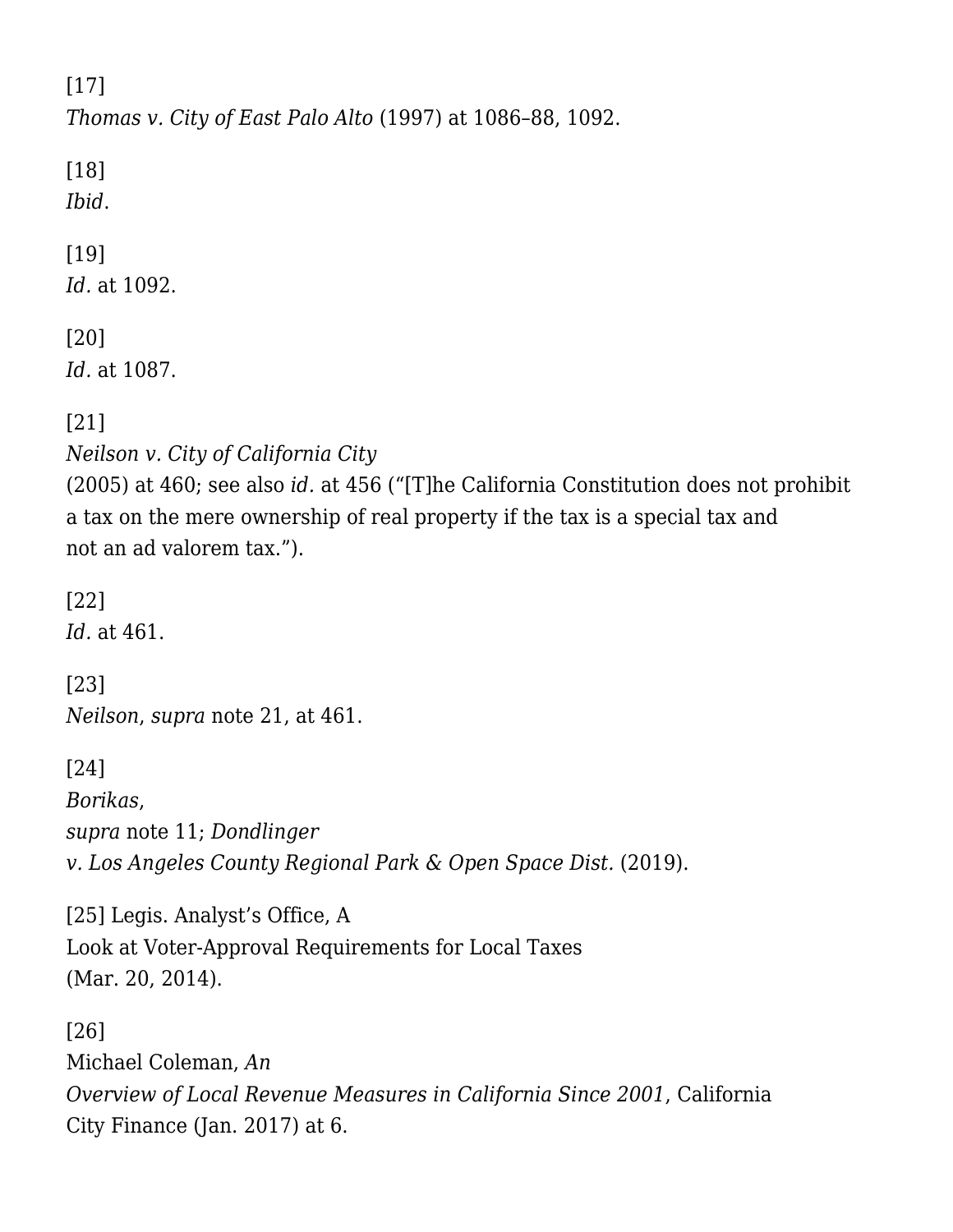[\[27\]](#page--1-0)

See Cal. Const. of 1849, art. XI, § 13 ("taxation shall be equal and uniform throughout the state").

[\[28\]](#page--1-0) Black's Law. Dict. (10th. ed. 2014).

[\[29\]](#page--1-0) *[Dondlinger](https://scholar.google.com/scholar_case?case=17779143946094150472&q=31+Cal.App.5th+994&hl=en&as_sdt=2006)*[,](https://scholar.google.com/scholar_case?case=17779143946094150472&q=31+Cal.App.5th+994&hl=en&as_sdt=2006) *supra* note 24, at 1000.

[\[30\]](#page--1-0)

*Ibid*.

[\[31\]](#page--1-0) *Id.* at 998; Pub. Resources Code § 5566.

[\[32\]](#page--1-0) *[Dondlinger](https://scholar.google.com/scholar_case?case=17779143946094150472&q=31+Cal.App.5th+994&hl=en&as_sdt=2006)*, *supra* note 24, at 998.

[\[33\]](#page--1-0) Jon Sonstelie, *[California's Parcel Tax](https://www.lincolninst.edu/sites/default/files/pubfiles/sonstelie-wp14js1.pdf)*, Lincoln Institute of Land Policy (2014) at 12.

[\[34\]](#page--1-0) *Id.* at 13. [\[35\]](#page--1-0) *Ibid.* [\[36\]](#page--1-0) Pub. Resources Code § 5566. [\[37\]](#page--1-0) Gov. Code § 53978, subd. (a). [\[38\]](#page--1-0) *Id.* at subds.

 $(a)-(c)$ .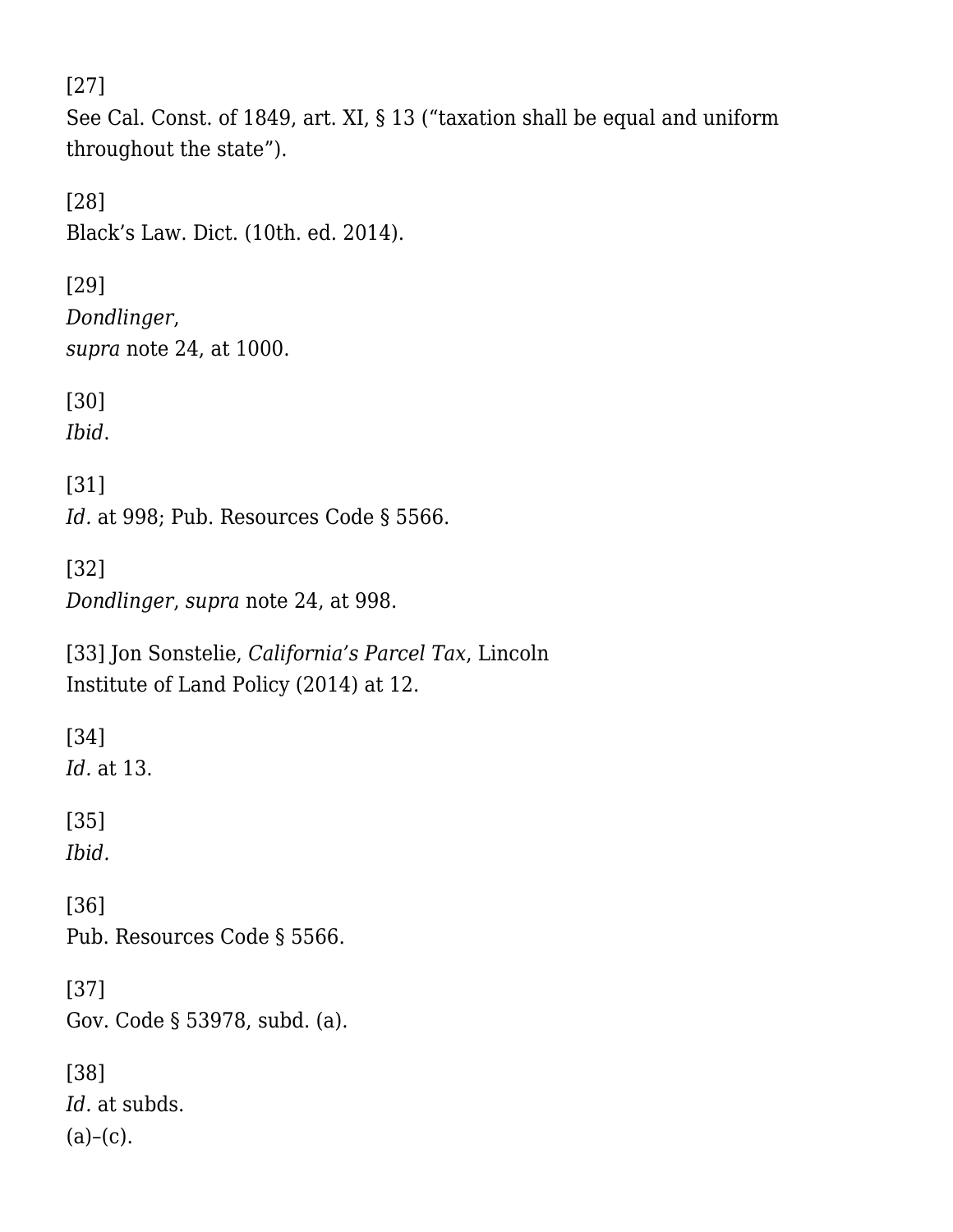[\[39\]](#page--1-0) Cal. Const., Art. XIII, § 1, subd. (a).

[\[40\]](#page--1-0) Dominic Fracassa,*[Judge](https://www.sfchronicle.com/bayarea/article/Judge-says-SF-correct-in-passing-two-tax-measures-14074436.php) [Says SF Correct in Passing Two Tax Measures on Simple Majority Vote](https://www.sfchronicle.com/bayarea/article/Judge-says-SF-correct-in-passing-two-tax-measures-14074436.php)*, S.F. Chronicle (July 5, 2019).

## [\[41\]](#page--1-0)

Angela Ruggiero, *[Oakland](https://www.mercurynews.com/2019/10/15/oakland-loses-measure-aa-lawsuit-judge-calls-it-a-fraud-on-voters/) [Loses Measure AA Lawsuit, Judge Calls it a "Fraud on Voters"](https://www.mercurynews.com/2019/10/15/oakland-loses-measure-aa-lawsuit-judge-calls-it-a-fraud-on-voters/)*, Mercury News (Oct. 15, 2019); *[Results](https://abc30.com/politics/results-of-measure-p-stand-fresno-co-superior-court-judge-says/5521387/) [of Measure P Stand, Fresno Co., Superior Court Says](https://abc30.com/politics/results-of-measure-p-stand-fresno-co-superior-court-judge-says/5521387/)*, ABC News (Sept. 6, 2019).

# [\[42\]](#page--1-0)

Lisa Halverstadt, *[Hotel-Tax](https://www.voiceofsandiego.org/topics/politics/hotel-tax-backers-are-weighing-plan-c-the-courts/) [Backers Are Weighing Plan C: The Courts](https://www.voiceofsandiego.org/topics/politics/hotel-tax-backers-are-weighing-plan-c-the-courts/)*, Voice of San Diego (Mar. 4, 2020).

## [\[43\]](#page--1-0)

Robert P. Merten III and Richard E. Nielsen, *The 5 Supermajority Tax Challenges Facing Calif.*, Law360 (July 22, 2019).

## [\[44\]](#page--1-0)

Gov. Code § 53722; see also Carrillo & Shanske, *California Constitutional Law: Interpreting Restrictions of the Initiative Power* (2017) 51 U.C. Davis L. Rev. Online 65, at 74, fn. 43.

## [\[45\]](#page--1-0)

Multiple statutes and constitutional provisions suggest special districts have initiative power. Election Code § 9300 et seq., for example, authorizes citizens of special districts to use the initiative to propose ordinances. Proposition 218 broadly expanded the constitutional right to vote on local taxes and significantly expanded the local initiative power. The state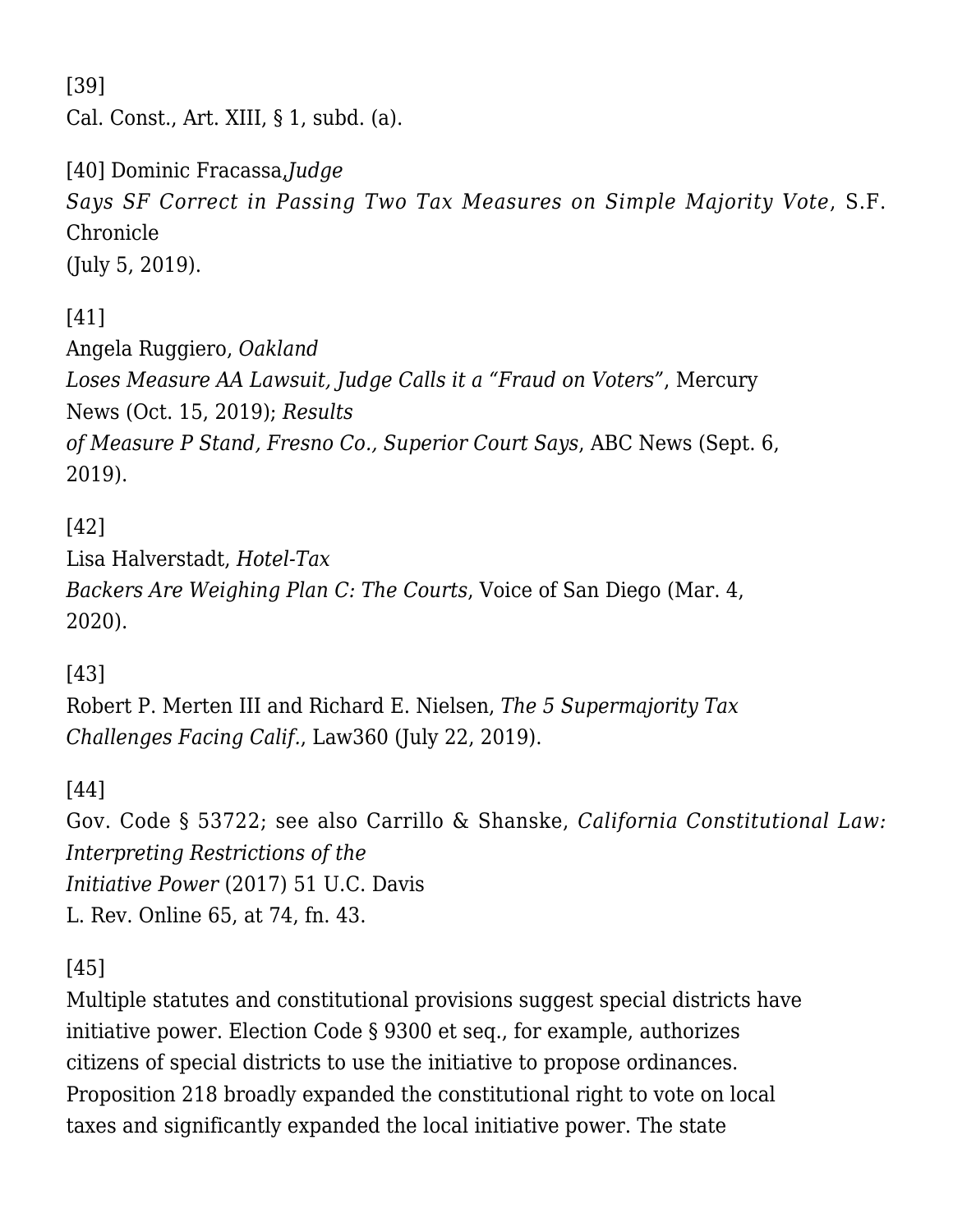constitution arguably provides school districts with a limited form of home rule, which could permit use of the initiative. If school districts, which serve fewer citizens than many special districts, have initiative power, then special districts should also.

[\[46\]](#page--1-0)

See Michael Coleman, *[Local Revenue](http://www.californiacityfinance.com/Votes1811final.pdf)*

*[Measure Results November 2018](http://www.californiacityfinance.com/Votes1811final.pdf)*, California City Finance (Dec. 15, 2018), at 13 (showing that of 19 parcel taxes that failed, 14 received more than 50% of the vote, and 7 received more than 60% of the vote).

[\[47\]](#page--1-0) McGhee & Weston, *[Parcel Taxes for Education in California](https://www.ppic.org/content/pubs/atissue/AI_913EMAI.pdf)*, Public Policy Institute of California (Sept. 2013).

[\[48\]](#page--1-0) Cal. Const. Art. XIII A, § (1)(b)(3); Cal. Educ. Code § 15268.

[\[49\]](#page--1-0) Lopes & Ugo, *[Bonds for K-12 School Facilities in](https://www.ppic.org/publication/bonds-for-k-12-school-facilities-in-california/) [California](https://www.ppic.org/publication/bonds-for-k-12-school-facilities-in-california/)*, Public Policy Institute of California (May 2017) (as of November 5, 2018).

[\[50\]](#page--1-0) Legis. Analyst's Office, *supra* note 3.

[\[51\]](#page--1-0) [Sales and Use Rate](https://www.cdtfa.ca.gov/formspubs/cdtfa95.pdf) [Taxes](https://www.cdtfa.ca.gov/formspubs/cdtfa95.pdf), Cal. Dept. of Tax and Fee Admin.; see also [Local](file://argyll.law.berkeley.edu/users/carrillo/SCOCAblog/contributor%20blog%20articles/Flynn/at%20http:/www.californiacityfinance.com/Votes1811final.pdf) [Revenue Measure Results November 2018,](file://argyll.law.berkeley.edu/users/carrillo/SCOCAblog/contributor%20blog%20articles/Flynn/at%20http:/www.californiacityfinance.com/Votes1811final.pdf) CaliforniaCityFinance.com, at 26.

[\[52\]](#page--1-0)

McCarthy, *Silicon Valley Taxpayers Association: Local Voters, State Propositions, and the Fate of Property Assessments* (2009) 97 Calif. L. Rev. 1899, 1907.

[\[53\]](#page--1-0) Richard Frank, *[Proposition](https://www.law.berkeley.edu/article/proposition-26-californias-stealth-initiative/) [26: California's Stealth Initiative](https://www.law.berkeley.edu/article/proposition-26-californias-stealth-initiative/)*, Berkeley Law (Oct. 29, 2010).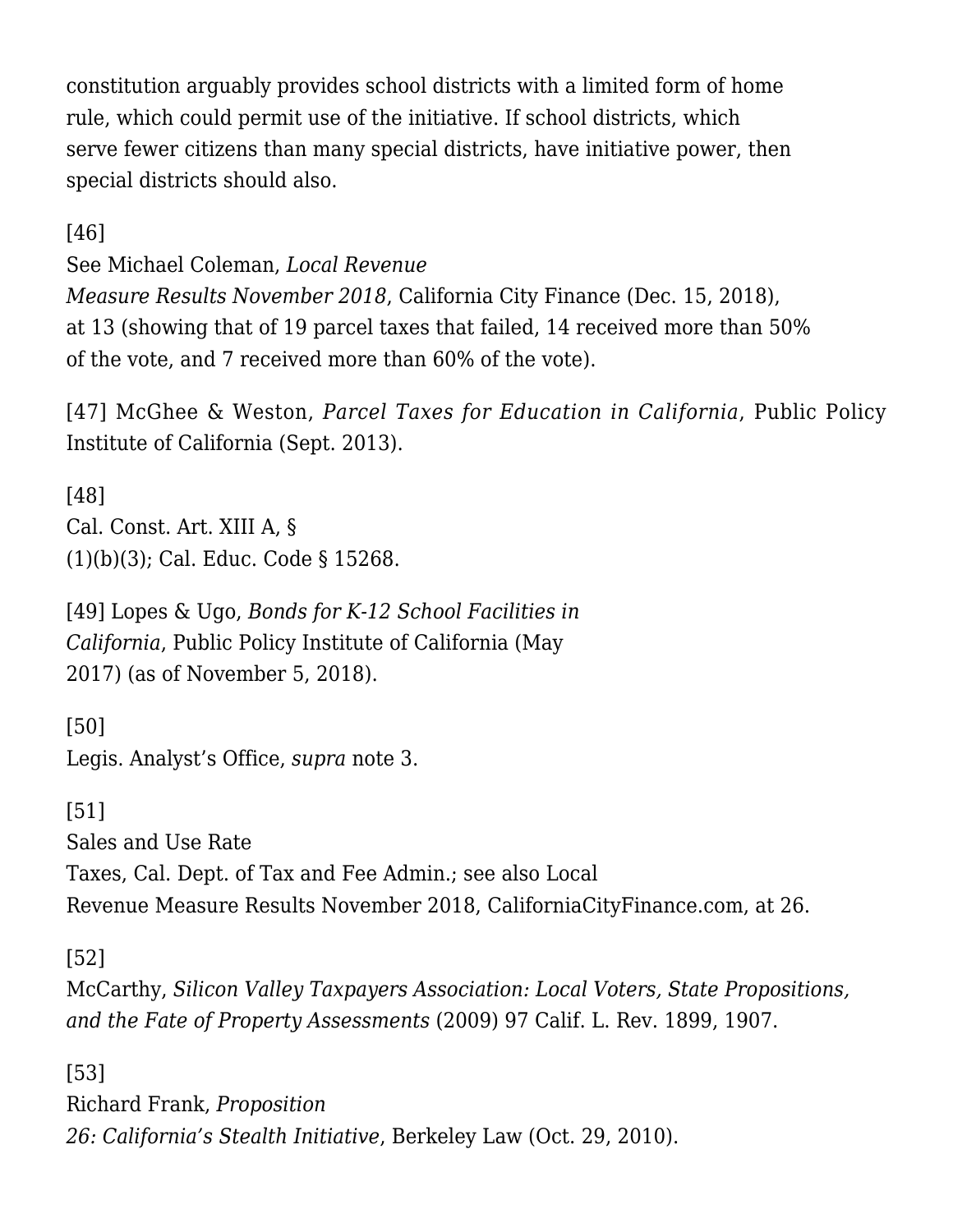[\[54\]](#page--1-0) Cal. Const., art XI, § 5.

[\[55\]](#page--1-0) *[City](https://scholar.google.com/scholar_case?case=8820183332973818755&q=7+Cal.5th+536&hl=en&as_sdt=2006) [and County of San Francisco v. UC Regents](https://scholar.google.com/scholar_case?case=8820183332973818755&q=7+Cal.5th+536&hl=en&as_sdt=2006)* [\(2019\).](https://scholar.google.com/scholar_case?case=8820183332973818755&q=7+Cal.5th+536&hl=en&as_sdt=2006)

[\[56\]](#page--1-0)

"Taxation is one of the problems most difficult of resolution because of the numerous conflicting interests between the chartered cities and the state." Sho Sato, *Municipal Affairs in California* (1972) 60 Calif. L. Rev. 1055. See also California Constitution Center, *[Municipal](http://scocablog.com/%ef%bb%bfmunicipal-taxation-is-now-interesting/) [Taxation is Now Interesting](http://scocablog.com/%ef%bb%bfmunicipal-taxation-is-now-interesting/)*, SCOCABlog (June 28, 2019) (explaining how municipal affairs is a "doctrinal area that's been characterized by opacity and inconsistency since 1879").

[\[57\]](#page--1-0) [SCOCABlog,](http://scocablog.com/%ef%bb%bfmunicipal-taxation-is-now-interesting/) *supra* note 56.

[\[58\]](#page--1-0) Michael Coleman and Michael G. Colantuono, *[The Origin &](https://chwlaw.us/papers/OriginDevolution.pdf) [Devolution of Local Revenue Authority](https://chwlaw.us/papers/OriginDevolution.pdf)*, Western City (June 2003).

[\[59\]](#page--1-0) Ballot Pamp., Gen. Elec. (Nov. 9, 2006) [text](http://vigarchive.sos.ca.gov/2006/general/props/prop88/prop88.htm) [of Prop. 88](http://vigarchive.sos.ca.gov/2006/general/props/prop88/prop88.htm).

[\[60\]](#page--1-0) *[Cal.](https://scholar.google.com/scholar_case?case=13398148860947069229&q=54+Cal.3d+1&hl=en&as_sdt=2006) [Fed.](https://scholar.google.com/scholar_case?case=13398148860947069229&q=54+Cal.3d+1&hl=en&as_sdt=2006)*, *supra* note 7 ; see also [SCOCABlog](http://scocablog.com/municipal-taxes-are-almost-always-municipal-affairs/), *supra* note 56.

[\[61\]](#page--1-0) League of California Cities, [Learn About Cities](https://www.cacities.org/Resources/Learn-About-Cities) (as of July 1, 2011).

[\[62\]](#page--1-0)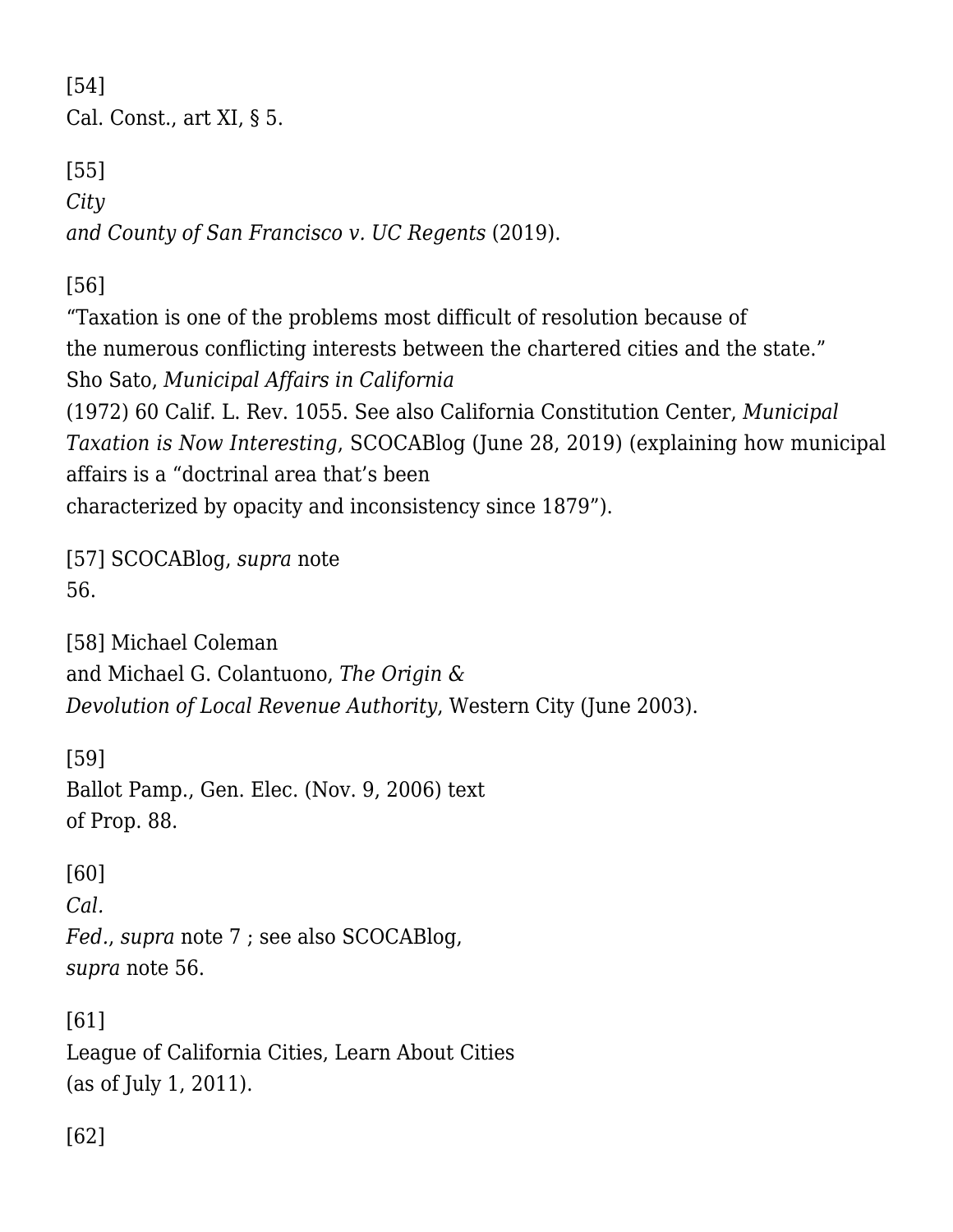*[Geiger v. Bd. of Supervisors of Butte County](https://scholar.google.com/scholar_case?case=10185935507448040011&q=48+Cal.2d+832&hl=en&as_sdt=4,5)* [\(1957\)](https://scholar.google.com/scholar_case?case=10185935507448040011&q=48+Cal.2d+832&hl=en&as_sdt=4,5) at 837; see also Cal. Senate Fact Finding Committee on Revenue and Taxation, *A Study Of The Feasibility Of Increasing State And Local Government Revenues From Selected Taxes*, at p. 33 (1963); Sho Sato, *Municipal Occupation Taxes in California: The Authority to Levy Taxes and the Burden on Intrastate Commerce* (1964) 53 Calif. L. Rev. 801, 816–17.

[\[63\]](#page--1-0)

See *[Century](https://scholar.google.com/scholar_case?case=3676062966423348481&q=century+plaza+,+7+Cal.App.3d+&hl=en&as_sdt=4,5)*

*[Plaza Hotel Co. v. City of Los Angeles](https://scholar.google.com/scholar_case?case=3676062966423348481&q=century+plaza+,+7+Cal.App.3d+&hl=en&as_sdt=4,5)* [\(1970\)](https://scholar.google.com/scholar_case?case=3676062966423348481&q=century+plaza+,+7+Cal.App.3d+&hl=en&as_sdt=4,5) [a](https://scholar.google.com/scholar_case?case=3676062966423348481&q=century+plaza+,+7+Cal.App.3d+&hl=en&as_sdt=4,5)t 625; see also *[Rivera](https://scholar.google.com/scholar_case?case=3696438483984682990&q=Rivera+v.+City+of+Fresno&hl=en&as_sdt=4,5) [v. City of Fresno](https://scholar.google.com/scholar_case?case=3696438483984682990&q=Rivera+v.+City+of+Fresno&hl=en&as_sdt=4,5)* [\(1971\)](https://scholar.google.com/scholar_case?case=3696438483984682990&q=Rivera+v.+City+of+Fresno&hl=en&as_sdt=4,5) at 136.

[\[64\]](#page--1-0)

*[Santa Clara County Local Transportation](https://scholar.google.com/scholar_case?case=9053704802274377661&q=11+Cal.4th+220&hl=en&as_sdt=4,5) [Authority v.](https://scholar.google.com/scholar_case?case=9053704802274377661&q=11+Cal.4th+220&hl=en&as_sdt=4,5) [Guardino](https://scholar.google.com/scholar_case?case=9053704802274377661&q=11+Cal.4th+220&hl=en&as_sdt=4,5)* [\(1995\)](https://scholar.google.com/scholar_case?case=9053704802274377661&q=11+Cal.4th+220&hl=en&as_sdt=4,5) at 249 (referencing Rev. & Tax. Code § 7200 et seq.).

[\[65\]](#page--1-0) [California's](https://www.caltaxfoundation.org/center-for-special-taxes) [Parcel Taxes](https://www.caltaxfoundation.org/center-for-special-taxes), *supra* note 3, at 2.

[\[66\]](#page--1-0)

*Ibid.*

[\[67\]](#page--1-0) *Ibid.*

[\[68\]](#page--1-0) [California's](https://www.caltaxfoundation.org/center-for-special-taxes)

[Parcel Taxes](https://www.caltaxfoundation.org/center-for-special-taxes), *supra* note 3, at Appendix 1, 1–4.

[\[69\]](#page--1-0)

To challenge a parcel tax, a taxpayer must file a reverse validation action within 60 days of passage of a measure. Gov. Code § 50077.5. The public is